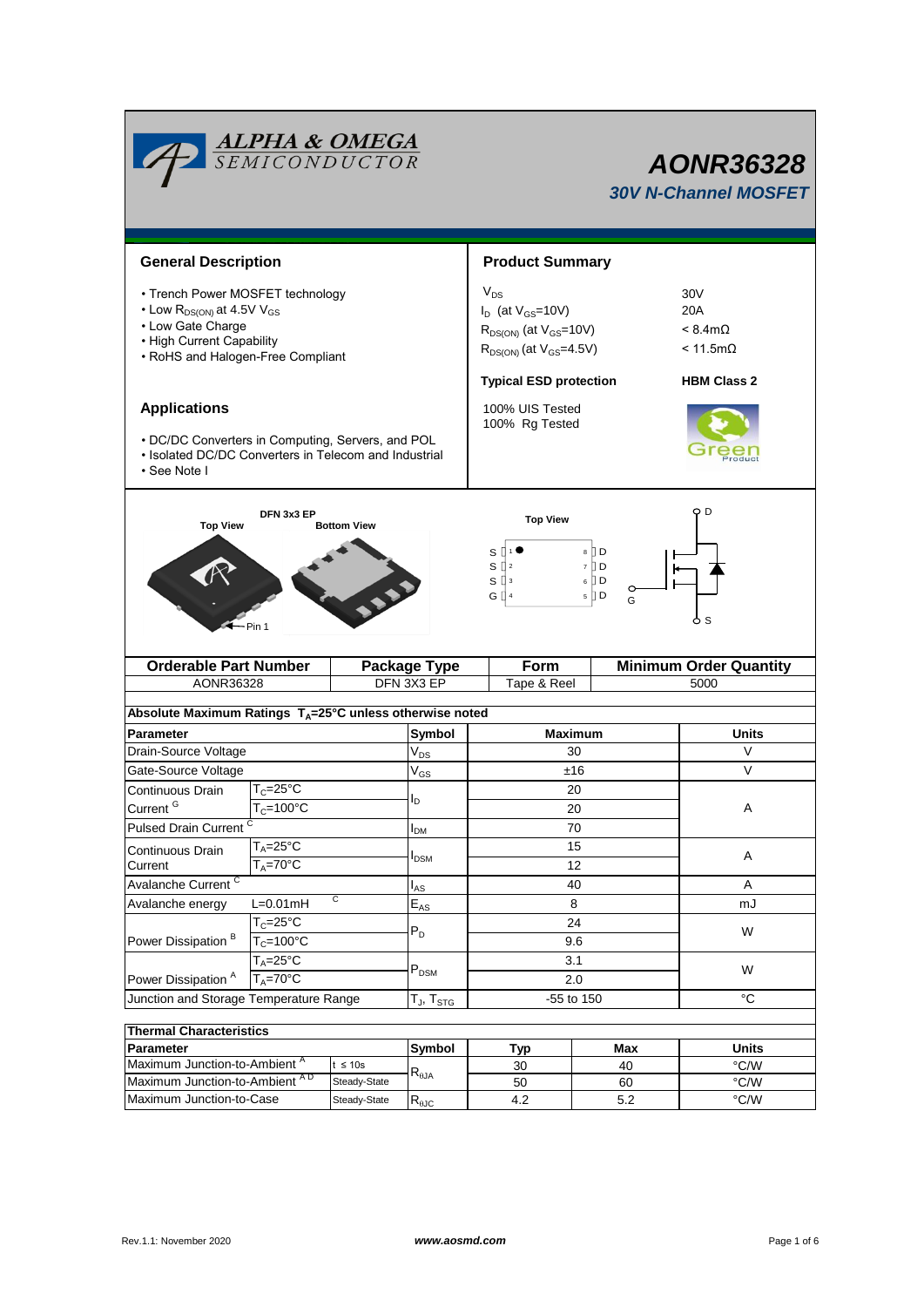

#### **Electrical Characteristics (TJ=25°C unless otherwise noted)**

| Symbol                                 | Parameter<br><b>Conditions</b>                             |                                                                                             |                                                       |     | <b>Typ</b> | <b>Max</b> | <b>Units</b> |  |  |  |  |  |
|----------------------------------------|------------------------------------------------------------|---------------------------------------------------------------------------------------------|-------------------------------------------------------|-----|------------|------------|--------------|--|--|--|--|--|
| <b>STATIC PARAMETERS</b>               |                                                            |                                                                                             |                                                       |     |            |            |              |  |  |  |  |  |
| $\mathsf{BV}_{\mathsf{DSS}}$           | Drain-Source Breakdown Voltage                             | $I_D = 250 \mu A$ , $V_{GS} = 0V$                                                           | 30                                                    |     |            | $\vee$     |              |  |  |  |  |  |
| $I_{DSS}$                              | Zero Gate Voltage Drain Current                            | $V_{DS} = 30V$ , $V_{GS} = 0V$                                                              |                                                       |     | 1          | μA         |              |  |  |  |  |  |
|                                        |                                                            |                                                                                             | $T_{\parallel} = 55^{\circ}C$                         |     |            | 5          |              |  |  |  |  |  |
| $I_{GSS}$                              | Gate-Body leakage current                                  | $V_{DS} = 0V$ , $V_{GS} = \pm 16V$                                                          |                                                       |     |            | ±10        | μA           |  |  |  |  |  |
| $V_{GS(th)}$                           | Gate Threshold Voltage                                     | V <sub>DS</sub> =V <sub>GS.</sub> I <sub>D</sub> =250µA                                     |                                                       | 1.3 | 1.7        | 2.1        | V            |  |  |  |  |  |
| $R_{DS(ON)}$                           |                                                            | $V_{\text{cs}}$ =10V, $I_{\text{D}}$ =20A                                                   |                                                       |     | 7.0        | 8.4        | $m\Omega$    |  |  |  |  |  |
|                                        | Static Drain-Source On-Resistance                          |                                                                                             | $T_{\rm J}$ =125°C                                    |     | 9.9        | 12         |              |  |  |  |  |  |
|                                        |                                                            | $V_{GS}$ =4.5V, $I_D$ =20A                                                                  |                                                       | 9.2 | 11.5       | $m\Omega$  |              |  |  |  |  |  |
| $g_{FS}$                               | <b>Forward Transconductance</b>                            | $V_{DS} = 5V$ , $I_D = 20A$                                                                 |                                                       | 75  |            | S          |              |  |  |  |  |  |
| $V_{SD}$                               | Diode Forward Voltage                                      | $IS=1A, VGS=0V$                                                                             |                                                       | 0.7 | 1          | V          |              |  |  |  |  |  |
| $I_{\rm S}$                            | Maximum Body-Diode Continuous Current G                    |                                                                                             |                                                       | 20  | A          |            |              |  |  |  |  |  |
| <b>DYNAMIC PARAMETERS</b>              |                                                            |                                                                                             |                                                       |     |            |            |              |  |  |  |  |  |
| $\mathbf{C}_{\text{iss}}$              | Input Capacitance                                          |                                                                                             |                                                       |     | 700        |            | pF           |  |  |  |  |  |
| $C_{\rm oss}$                          | Output Capacitance                                         |                                                                                             | $V_{\text{GS}} = 0V$ , $V_{\text{DS}} = 15V$ , f=1MHz |     |            |            | pF           |  |  |  |  |  |
| $\mathsf{C}_{\mathsf{rss}}$            | Reverse Transfer Capacitance                               |                                                                                             |                                                       |     | 24         |            | pF           |  |  |  |  |  |
| $\mathsf{R}_{\mathsf{g}}$              | Gate resistance                                            | $f=1$ MHz                                                                                   |                                                       | 0.7 | 1.5        | 2.3        | Ω            |  |  |  |  |  |
|                                        | <b>SWITCHING PARAMETERS</b>                                |                                                                                             |                                                       |     |            |            |              |  |  |  |  |  |
| $Q_g(10V)$                             | <b>Total Gate Charge</b>                                   |                                                                                             |                                                       |     | 11         | 20         | nC           |  |  |  |  |  |
| $Q_g(4.5V)$                            | <b>Total Gate Charge</b>                                   | $V_{\text{GS}} = 10V$ , $V_{\text{DS}} = 15V$ , $I_{\text{D}} = 20A$                        |                                                       |     | 5          | 10         | nC           |  |  |  |  |  |
| $\mathsf{Q}_{\text{gs}}$               | Gate Source Charge                                         |                                                                                             |                                                       |     | 2.2        |            | nC           |  |  |  |  |  |
| $\mathsf{Q}_{\underline{\mathsf{gd}}}$ | Gate Drain Charge                                          |                                                                                             |                                                       |     | 1.8        |            | nC           |  |  |  |  |  |
| $t_{D(on)}$                            | Turn-On DelayTime                                          |                                                                                             |                                                       |     | 5.0        |            | ns           |  |  |  |  |  |
| $t_r$                                  | Turn-On Rise Time                                          | $V_{GS}$ =10V, $V_{DS}$ =15V, R <sub>L</sub> =0.75 $\Omega$ ,<br>$R_{\text{GFN}} = 3\Omega$ |                                                       |     | 2.5        |            | ns           |  |  |  |  |  |
| $t_{D(off)}$                           | Turn-Off DelayTime                                         |                                                                                             |                                                       |     | 20         |            | ns           |  |  |  |  |  |
| $\mathsf{t}_{\mathsf{f}}$              | Turn-Off Fall Time                                         |                                                                                             |                                                       |     | 2.5        |            | ns           |  |  |  |  |  |
| $t_{rr}$                               | Body Diode Reverse Recovery Time                           | $IF=20A$ , di/dt=500A/ $\mu$ s                                                              |                                                       |     | 9.1        |            | ns           |  |  |  |  |  |
| $Q_{rr}$                               | Body Diode Reverse Recovery Charge   IF=20A, di/dt=500A/µs |                                                                                             |                                                       |     | 12.7       |            | nC           |  |  |  |  |  |

A. The value of R<sub>BJA</sub> is measured with the device mounted on 1in<sup>2</sup> FR-4 board with 2oz. Copper, in a still air environment with T<sub>A</sub> =25°C. The Power dissipation P<sub>DSM</sub> is based on R <sub>0JA</sub> t≤ 10s and the maximum allowed junction temperature of 150°C. The value in any given application depends on the user's specific board design.

B. The power dissipation P<sub>D</sub> is based on T<sub>J(MAX)</sub>=150°C, using junction-to-case thermal resistance, and is more useful in setting the upper dissipation limit for cases where additional heatsinking is used.

C. Single pulse width limited by junction temperature  $T_{J(MAX)}$ =150°C.

D. The R<sub>θJA</sub> is the sum of the thermal impedance from junction to case R<sub>θJC</sub> and case to ambient.<br>E. The static characteristics in Figures 1 to 6 are obtained using <300μs pulses, duty cycle 0.5% max.<br>F. These curves a maximum junction temperature of  $T_{J(MAX)}$ =150°C. The SOA curve provides a single pulse rating.

G. The maximum current rating is package limited.

H. These tests are performed with the device mounted on 1 in<sup>2</sup> FR-4 board with 2oz. Copper, in a still air environment with T<sub>A</sub>=25°C.

I. For application requiring slow >1ms turn-on/turn-off, please consult AOS FAE for proper product selection.

APPLICATIONS OR USES AS CRITICAL COMPONENTS IN LIFE SUPPORT DEVICES OR SYSTEMS ARE NOT AUTHORIZED. AOS DOES NOT ASSUME ANY LIABILITY ARISING OUT OF SUCH APPLICATIONS OR USES OF ITS PRODUCTS. AOS RESERVES THE RIGHT TO MAKE CHANGES TO PRODUCT SPECIFICATIONS WITHOUT NOTICE. IT IS THE RESPONSIBILITY OF THE CUSTOMER TO EVALUATE SUITABILITY OF THE PRODUCT FOR THEIR INTENDED APPLICATION. CUSTOMER SHALL COMPLY WITH APPLICABLE LEGAL REQUIREMENTS, INCLUDING ALL APPLICABLE EXPORT CONTROL RULES, REGULATIONS AND LIMITATIONS.

AOS' products are provided subject to AOS' terms and conditions of sale which are set forth at: http://www.aosmd.com/terms\_and\_conditions\_of\_sale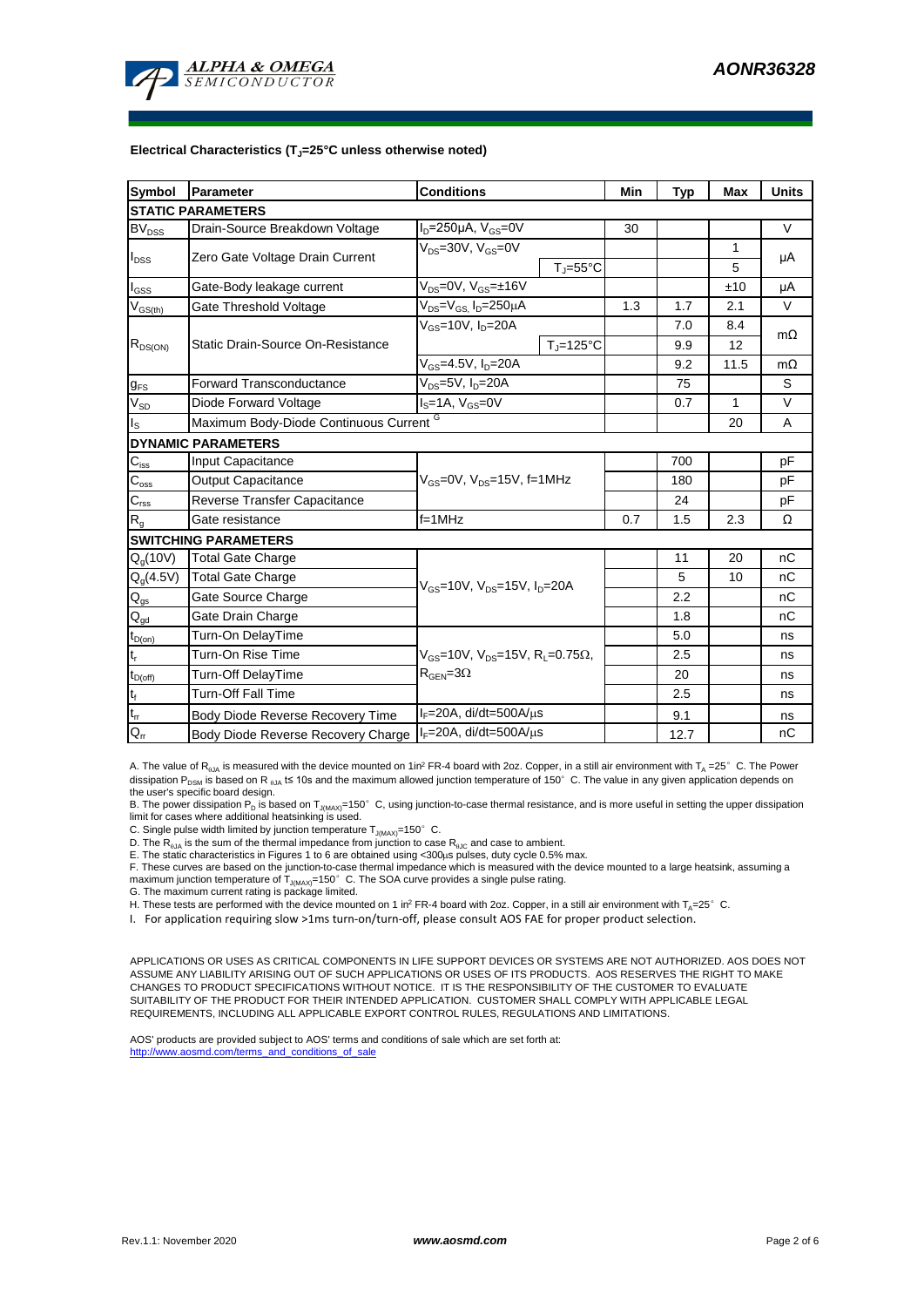

#### **TYPICAL ELECTRICAL AND THERMAL CHARACTERISTICS**

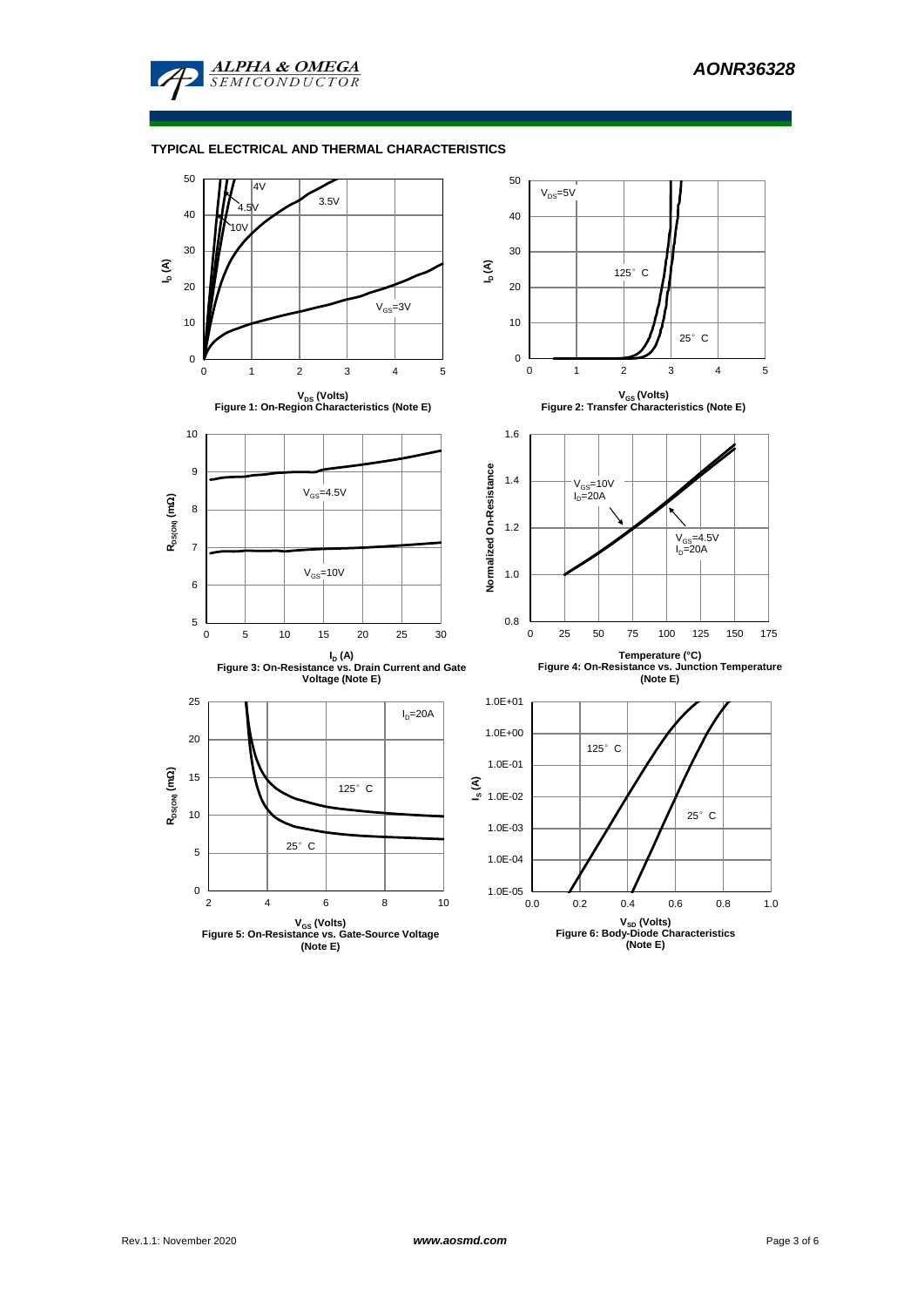

#### **TYPICAL ELECTRICAL AND THERMAL CHARACTERISTICS**

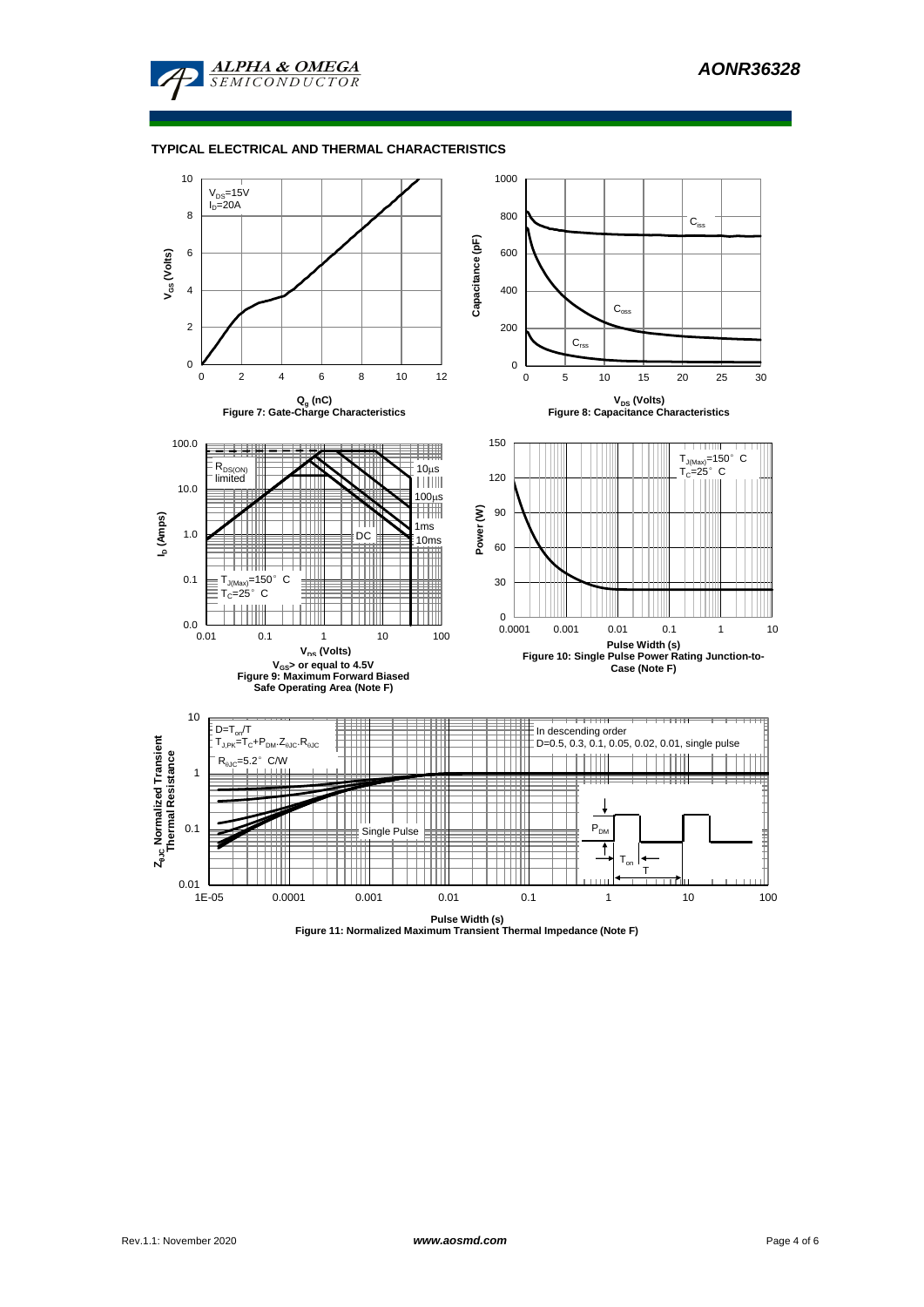

# **TYPICAL ELECTRICAL AND THERMAL CHARACTERISTICS**



**Pulse Width (s) Figure 14: Single Pulse Power Rating Junction-to-Ambient (Note H)**



**Pulse Width (s) Figure 15: Normalized Maximum Transient Thermal Impedance (Note H)**